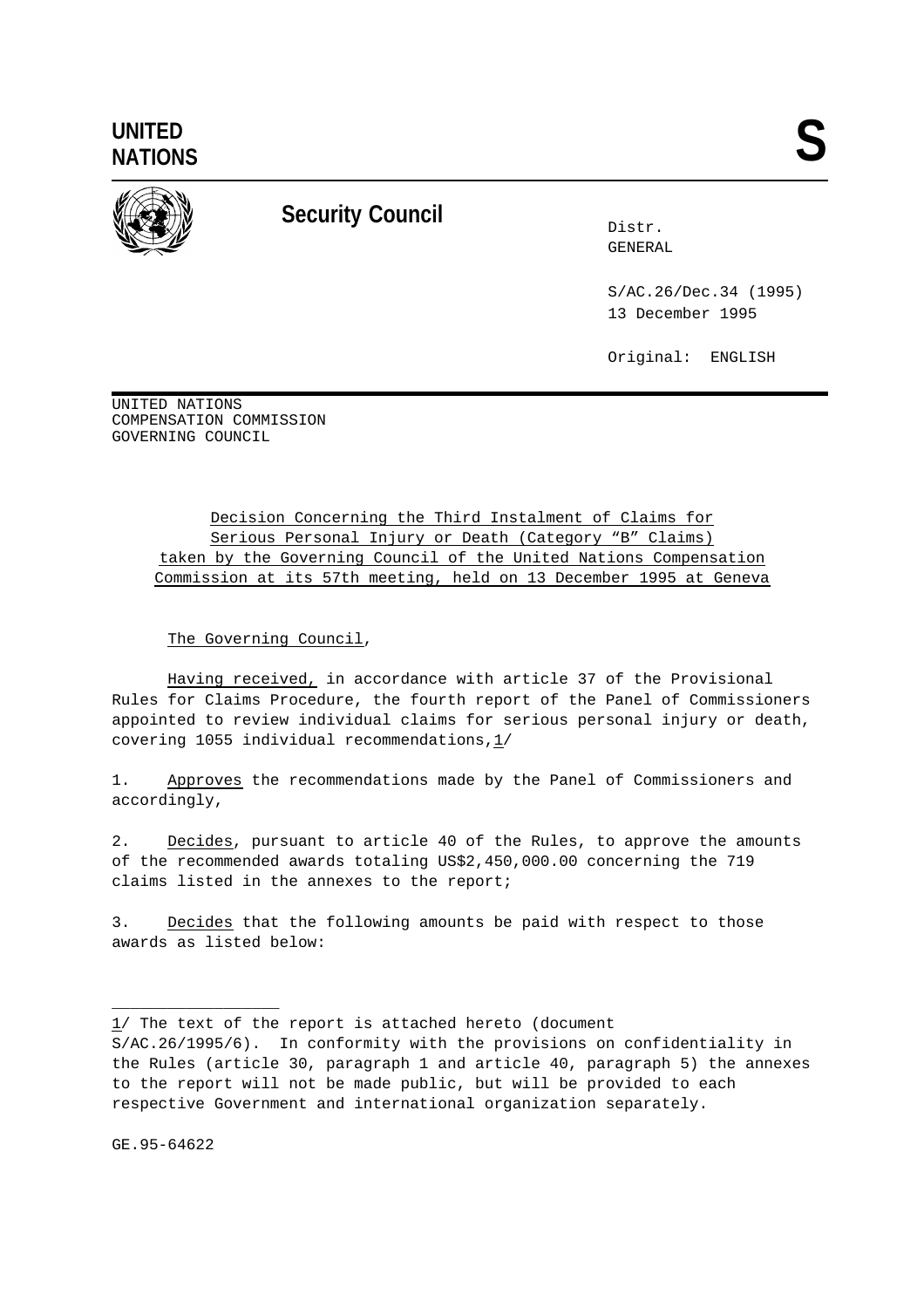(a) Amounts of the recommended awards concerning the 566 claims listed in paragraph 17 of the report for the third instalment:

| Government/International<br>Organization | Consolidated<br>Claim Submission | Total Amount<br>Awarded (US\$) |
|------------------------------------------|----------------------------------|--------------------------------|
| Bangladesh                               | BD/1125/04B                      | \$2,500.00                     |
| Bulgaria                                 | BG/1171/02B                      | \$0.00                         |
| Canada                                   | CA/1074/04B                      | \$0.00                         |
|                                          | EG/1030/18B                      | \$10,000.00                    |
| Egypt                                    | EG/1079/19B                      | \$0.00                         |
|                                          | EG/1146/20B                      | \$27,500.00                    |
| Ethiopia                                 | ET/1180/01B                      | \$2,500.00                     |
| Germany                                  | DE/1077/06B                      | \$0.00                         |
| India                                    | IN/1038/16B                      | \$10,000.00                    |
|                                          | IN/1050/17B                      | \$7,500.00                     |
| Israel                                   | IL/1031/03B                      | \$2,500.00                     |
|                                          | IL/1049/04B                      | \$2,500.00                     |
|                                          | JO/1019/07B                      | \$240,000.00                   |
| Jordan                                   | JO/1066/08B                      | \$82,500.00                    |
|                                          | JO/1128/09B                      | \$2,500.00                     |
|                                          | JO/1179/10B                      | \$5,000.00                     |
|                                          | KW/1009/12B                      | \$720,000.00                   |
|                                          | KW/1075/13B                      | \$372,500.00                   |
| Kuwait                                   | KW/1098/15B                      | \$35,000.00                    |
|                                          | KW/1148/16B                      | \$2,500.00                     |
|                                          | KW/1152/17B                      | \$2,500.00                     |
|                                          | KW/1155/18B                      | \$12,500.00                    |
| Pakistan                                 | PK/1061/06B                      | \$7,500.00                     |
|                                          | PK/1104/07B                      | \$10,000.00                    |
| Somalia                                  | SO/1106/02B                      | \$0.00                         |
| United Kingdom                           | GB/1150/19B                      | \$2,500.00                     |
| Yemen                                    | YE/1093/02B                      | \$10,000.00                    |
| UNHCR Bulgaria                           | 18/568/01B                       | \$2,500.00                     |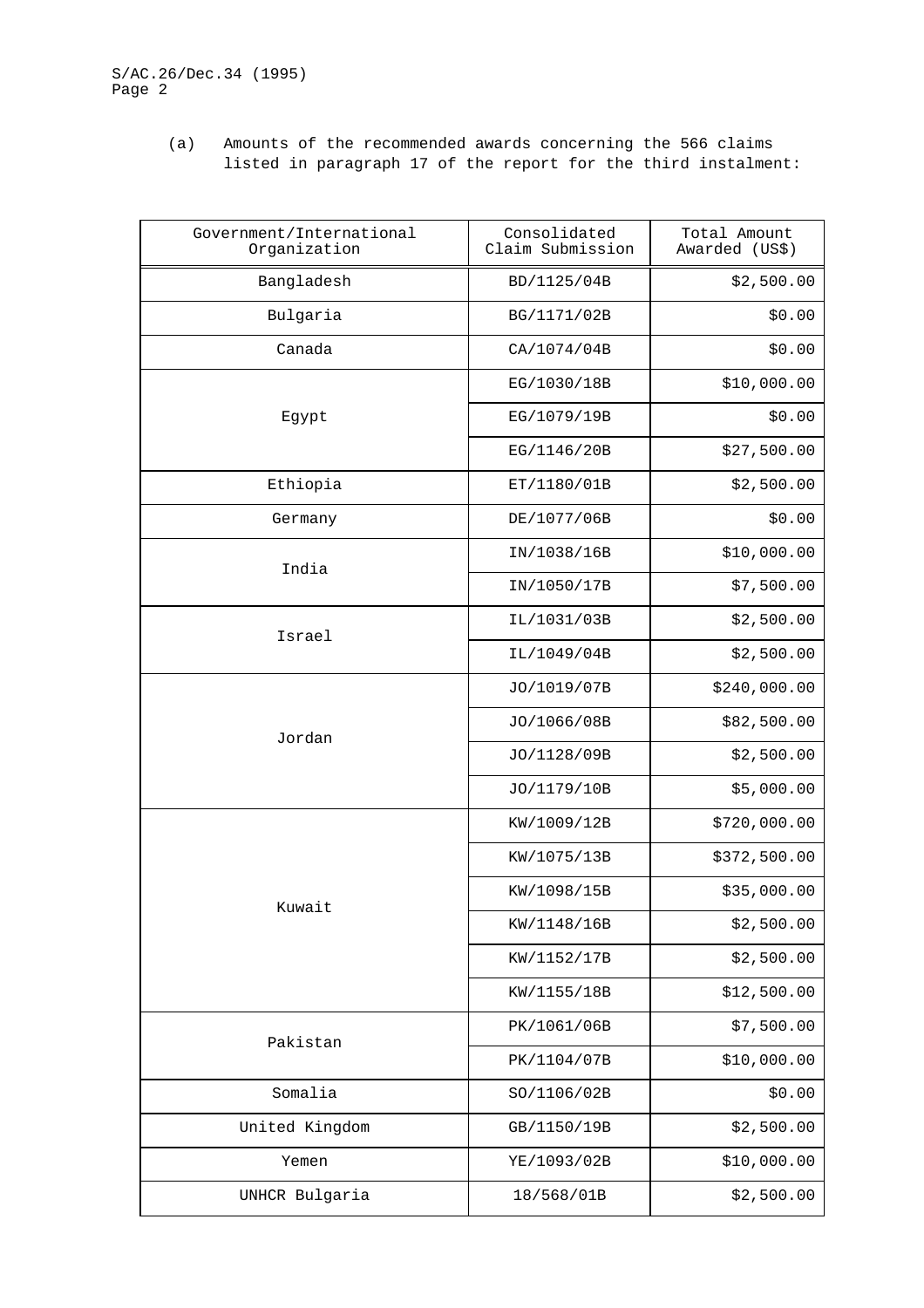| Government/International<br>Organization | Consolidated<br>Claim Submission | Total Amount<br>Awarded (US\$) |
|------------------------------------------|----------------------------------|--------------------------------|
| UNHCR Canada                             | 17/441/01B                       | \$2,500.00                     |
|                                          | 17/1091/02B                      | \$0.00                         |
| Total                                    |                                  | \$1,575,000.00                 |

(b) Amounts of the recommended awards in paragraph 10-1 of the report concerning 25 claims from the first instalment where further documentation had been requested by the Panel of Commissioners and for which the requested documentation has been submitted:

| Government | Submission | Amount Awarded<br>(US\$) |
|------------|------------|--------------------------|
| Jordan     | JO/103/01B | \$197,500.00             |
| Kuwait     | KW/007/01B | \$5,000.00               |
| Kuwait     | KW/144/03B | \$5,000.00               |
| Sri Lanka  | LK/109/01B | \$17,500.00              |
| Total      |            | \$225,000.00             |

(c) Amounts of the recommended awards in paragraph 10-2 of the report concerning 55 claims from Part One of the second instalment where further documentation had been requested by the Panel of Commissioners and for which the requested documentation has been submitted:

| Government/International<br>Organization | Submission | Amount Awarded<br>(US\$) |
|------------------------------------------|------------|--------------------------|
| Australia                                | AU/290/02B | \$2,500.00               |
| Bangladesh                               | BD/182/01B | \$57,500.00              |
| Bulgaria                                 | BG/419/01B | \$2,500.00               |
| Canada                                   | CA/279/01B | \$2,500.00               |
|                                          | EG/460/02B | \$10,000.00              |
| Eqypt                                    | EG/510/04B | \$10,000.00              |
|                                          | EG/688/06B | \$0.00                   |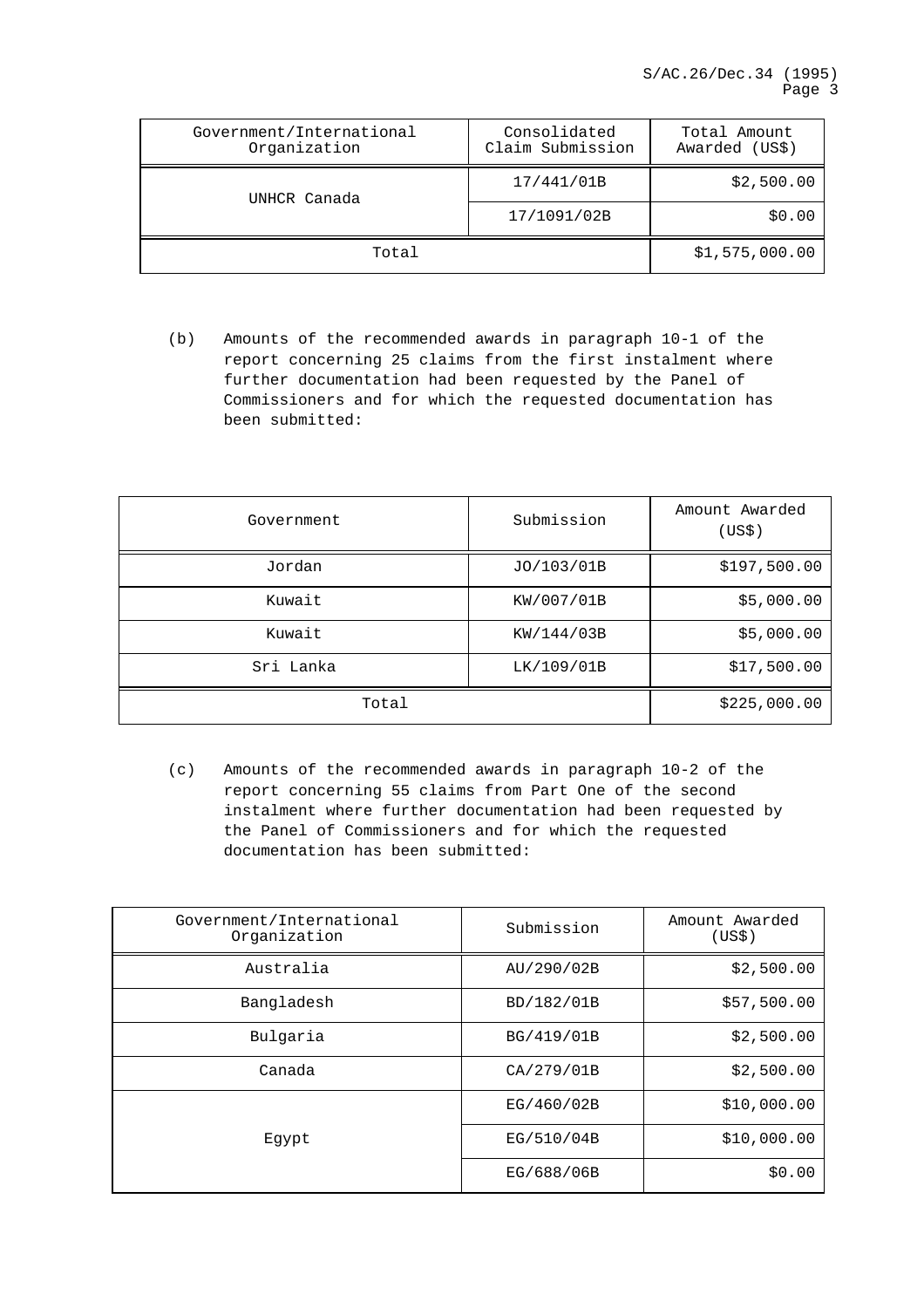S/AC.26/Dec.34 (1995) Page 4

| Government/International<br>Organization | Submission | Amount Awarded<br>(US\$) |
|------------------------------------------|------------|--------------------------|
|                                          | IN/172/01B | \$2,500.00               |
|                                          | IN/180/02B | \$7,500.00               |
| India                                    | IN/267/03B | \$7,500.00               |
|                                          | IN/376/09B | \$15,000.00              |
|                                          | IN/402/10B | \$7,500.00               |
| Jordan                                   | JO/301/02B | \$10,000.00              |
|                                          | KW/191/04B | \$7,500.00               |
|                                          | KW/273/05B | \$10,000.00              |
| Kuwait                                   | KW/368/06B | \$2,500.00               |
|                                          | KW/430/07B | \$5,000.00               |
|                                          | KW/546/08B | \$17,500.00              |
| Pakistan                                 | PK/174/02B | \$7,500.00               |
|                                          | PK/317/03B | \$30,000.00              |
| Sri Lanka                                | LK/333/02B | \$2,500.00               |
| United Kingdom                           | GB/194/07B | \$2,500.00               |
|                                          | GB/206/08B | \$10,000.00              |
|                                          | GB/375/12B | \$2,500.00               |
|                                          | GB/393/13B | \$2,500.00               |
| UNRWA Vienna                             | PP/322/02B | \$7,500.00               |
| Total                                    |            | \$242,500.00             |

(d) Amounts of the recommended awards in paragraph 10-3 of the report concerning 51 claims from Part Two of the second instalment where further documentation had been requested by the Panel of Commissioners and for which the requested documentation has been submitted:

| Government | Submission  | Amount Awarded<br>(US\$) |
|------------|-------------|--------------------------|
| Canada     | CA/942/03B  | \$12,500.00              |
| Eqypt      | EG/542/05B  | \$107,500.00             |
|            | EG/1007/17B | \$10,000.00              |
| Israel     | IL/1015/02B | \$0.00                   |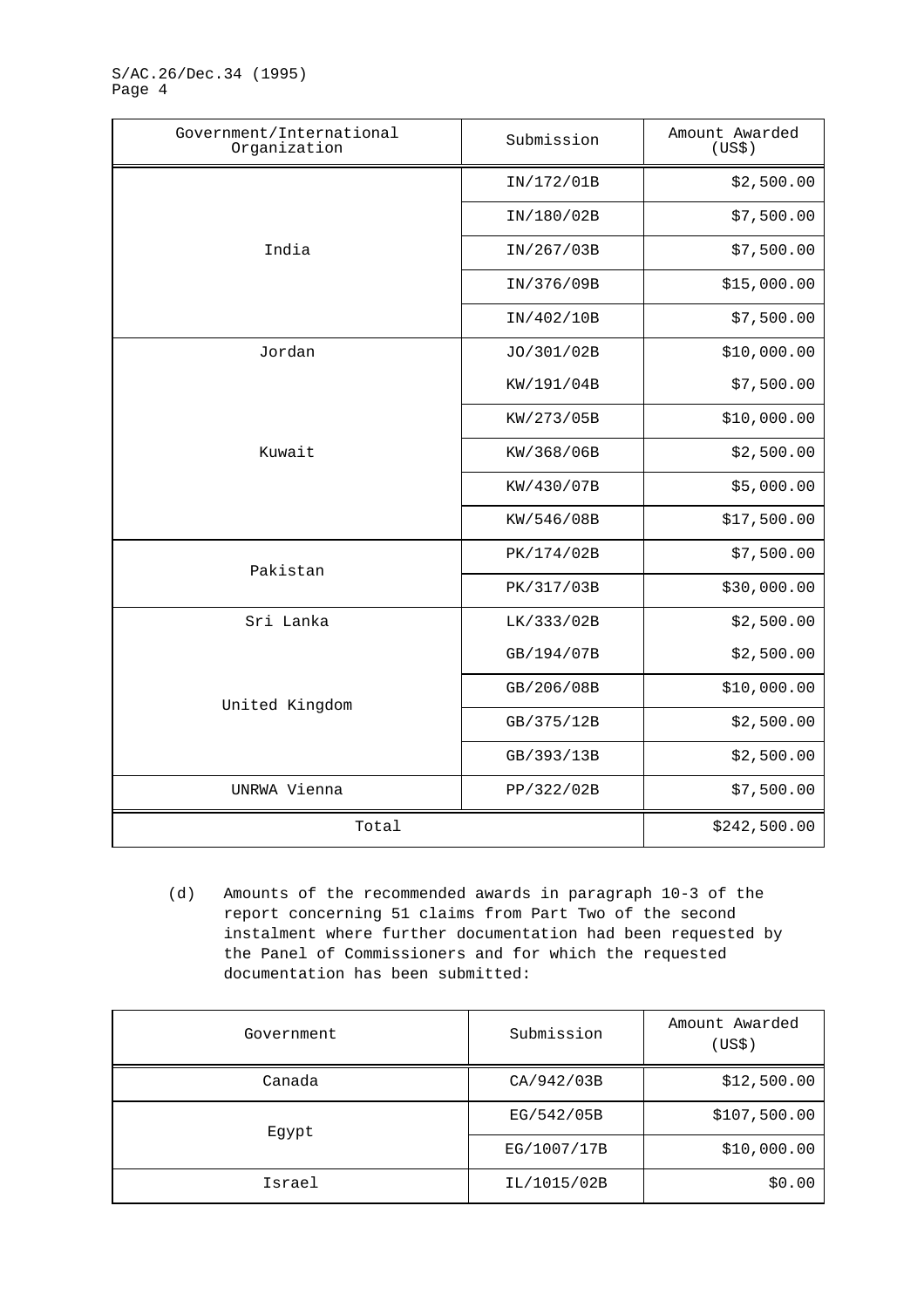| Government | Submission | Amount Awarded<br>(US\$) |
|------------|------------|--------------------------|
|            | JO/437/03B | \$40,000.00              |
| Jordan     | JO/599/04B | \$7,500.00               |
|            | JO/763/05B | \$0.00                   |
|            | JO/893/06B | \$10,000.00              |
| Kuwait     | KW/802/11B | \$0.00                   |
| Lebanon    | LB/458/01B | \$2,500.00               |
| Pakistan   | PK/567/04B | \$0.00                   |
| Sudan      | SD/293/01B | \$55,000.00              |
| Syria      | SY/288/01B | \$25,000.00              |
| Tunisia    | TN/472/02B | \$7,500.00               |
| Yemen      | YE/559/01B | \$20,000.00              |
| Total      |            | \$297,500.00             |

(e) Amounts of the recommended rectifications listed in paragraph 21 of the report for claims in the previous instalments from Egypt, Jordan, Kuwait, Sudan and Yemen:

| Consolidated Claim<br>Submission | Previous Amount<br>Awarded (US\$) | Rectified Amount<br>(US\$) | Difference (US\$) |
|----------------------------------|-----------------------------------|----------------------------|-------------------|
| EG/542/05B                       | \$707,500.00                      | \$727,500.00               | \$20,000.00       |
| JO/103/01B                       | \$987,500.00                      | \$997,500.00               | \$10,000.00       |
| KW/007/01B                       | \$105,000.00                      | \$100,000.00               | ( \$5,000.00]     |
| KW/144/03B                       | \$1,235,000.00                    | \$1,250,000.00             | \$15,000.00       |
| KW/191/04B                       | \$1,182,500.00                    | \$1,192,500.00             | \$10,000.00       |
| KW/273/05B                       | \$405,000.00                      | \$395,000.00               | ( \$10,000.00     |
| KW/430/06B                       | \$427,500.00                      | \$455,000.00               | \$27,500.00       |
| KW/546/08B                       | \$980,000.00                      | \$985,000.00               | \$5,000.00        |
| SD/293/01B                       | \$265,000.00                      | \$267,500.00               | \$2,500.00        |
| YE/559/01B                       | \$290,000.00                      | \$325,000.00               | \$35,000.00       |